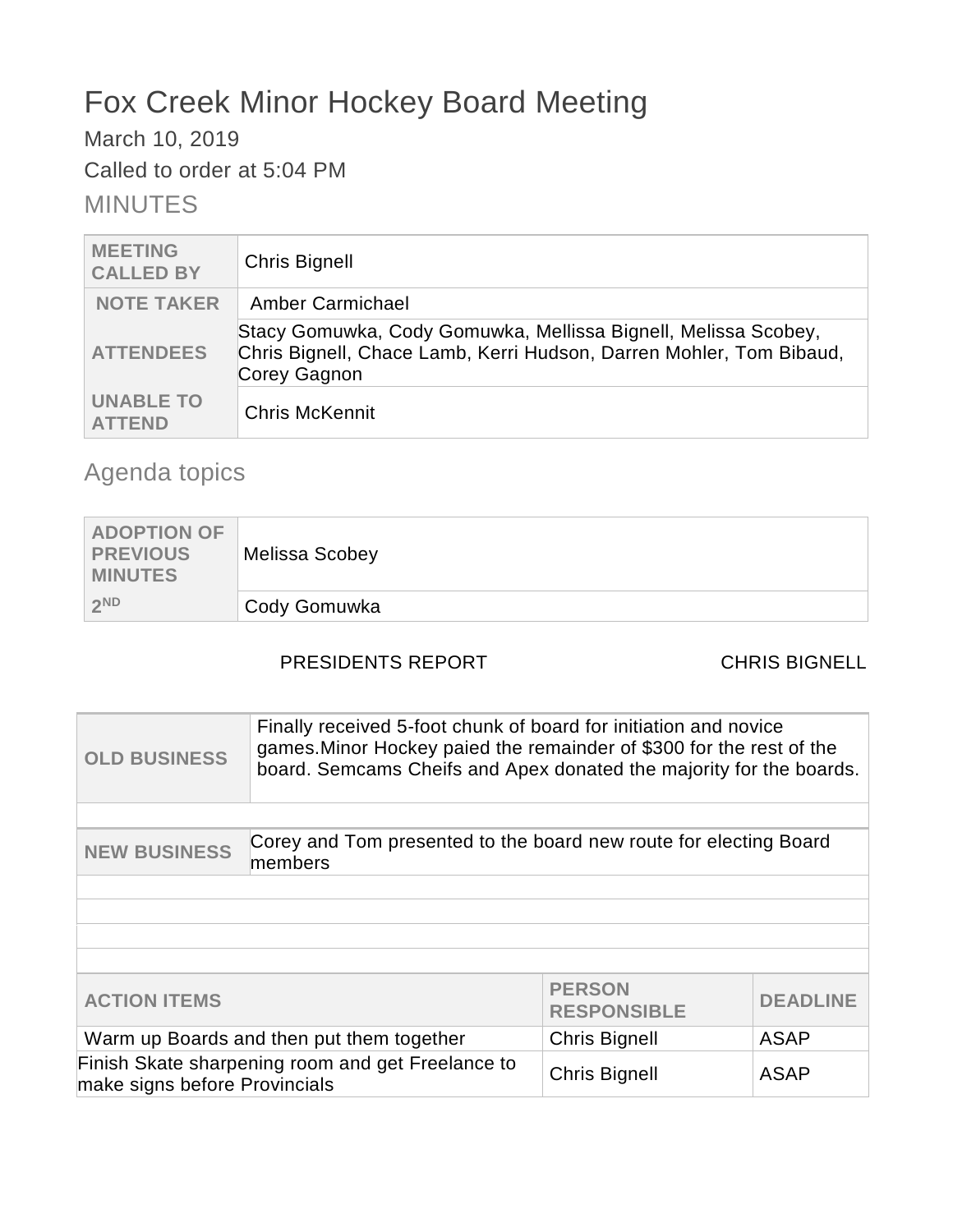| Reach out to WCT minor hockey about kids possibly<br>coming to Fox Creek to Play that don't have teams in $\vert$ Chris Bignell<br><b>WCT</b> | <b>ASAP</b> |
|-----------------------------------------------------------------------------------------------------------------------------------------------|-------------|
|                                                                                                                                               |             |

#### 1<sup>ST</sup> VICE PRESIDENTS REPORT KERRI HUDSON

| Booked in for Peewee Provincials tournament will be last weekend in<br><b>March 2019</b> |  |                                                      |
|------------------------------------------------------------------------------------------|--|------------------------------------------------------|
|                                                                                          |  |                                                      |
|                                                                                          |  |                                                      |
| No new business to report                                                                |  |                                                      |
|                                                                                          |  |                                                      |
|                                                                                          |  |                                                      |
|                                                                                          |  |                                                      |
|                                                                                          |  |                                                      |
|                                                                                          |  |                                                      |
|                                                                                          |  |                                                      |
|                                                                                          |  |                                                      |
|                                                                                          |  | Scheduling going very well for provincial tournament |

#### 2 ND VICE PRESIDENTS REPORT MELISSA SCOBEY

| <b>OLD BUSINESS</b>                                                                                                  | All minutes are updated from 2017 all medasl and certificates for<br>awards night are in |                                     |                 |
|----------------------------------------------------------------------------------------------------------------------|------------------------------------------------------------------------------------------|-------------------------------------|-----------------|
|                                                                                                                      |                                                                                          |                                     |                 |
|                                                                                                                      |                                                                                          |                                     |                 |
| <b>NEW BUSINESS</b>                                                                                                  | Presented board with an estimate of numbers of kids for next year                        |                                     |                 |
| Hockey season, 10 initiation, 11 Novice, 15 Atom, 6 Peewee, 8 possible Bantam -<br>possibly no Peewee team next year |                                                                                          |                                     |                 |
|                                                                                                                      |                                                                                          |                                     |                 |
| <b>ACTION ITEMS</b>                                                                                                  |                                                                                          | <b>PERSON</b><br><b>RESPONSIBLE</b> | <b>DEADLINE</b> |
| Talk to Hockey Alberta about Jumpstart program                                                                       |                                                                                          | Melissa S                           | <b>ASAP</b>     |
|                                                                                                                      |                                                                                          |                                     |                 |
|                                                                                                                      |                                                                                          |                                     |                 |
|                                                                                                                      |                                                                                          |                                     |                 |
|                                                                                                                      |                                                                                          |                                     |                 |

TREASURERS REPORT STACY GOMUWKA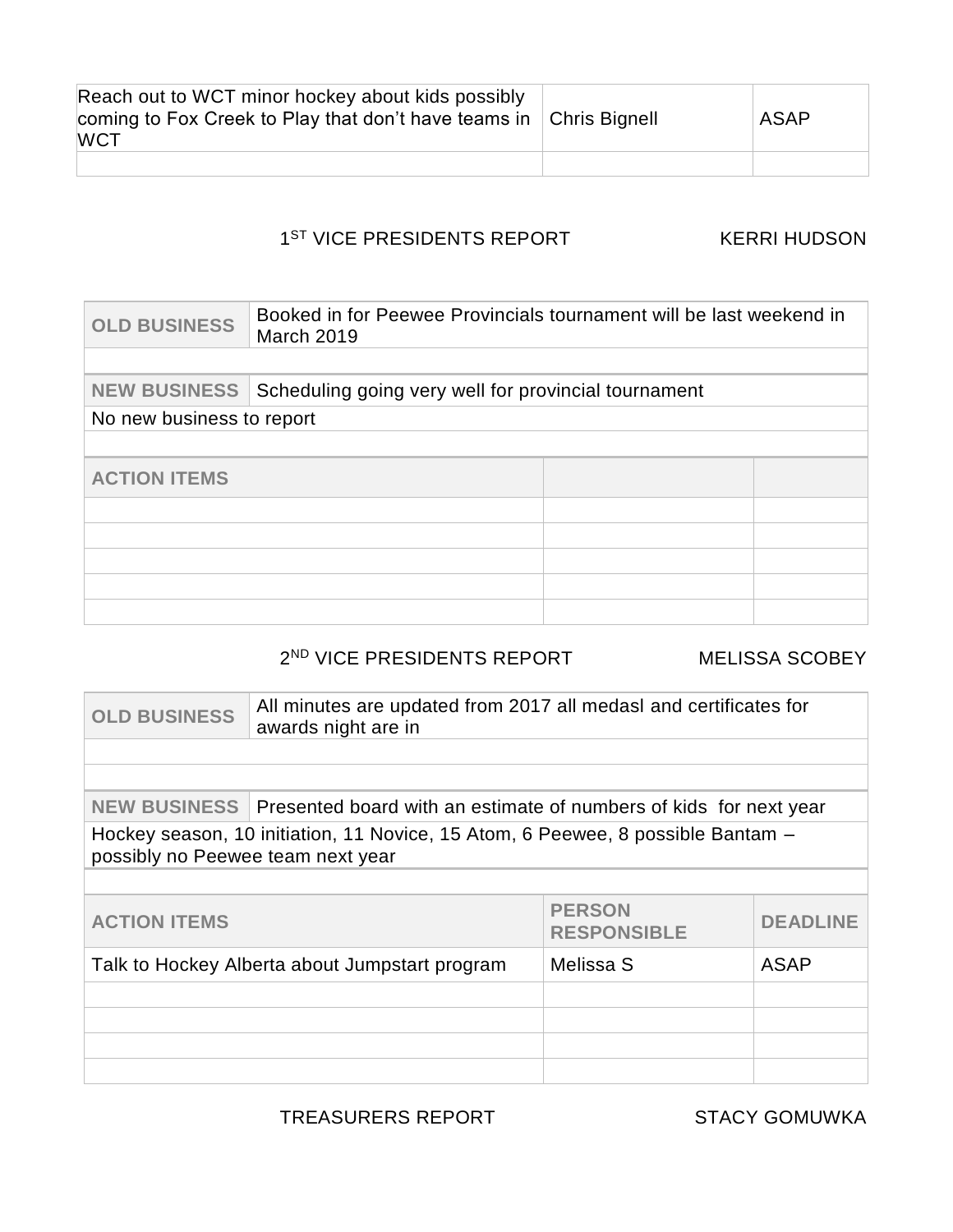| <b>OLD BUSINESS NA</b> |                                                                              |
|------------------------|------------------------------------------------------------------------------|
|                        |                                                                              |
|                        | NEW BUSINESS General \$19,475.64, Fundraising- \$60,228.25 Casino- \$2875.59 |
|                        |                                                                              |

| <b>OLD BUSINESS</b> |                           |                                     |                 |
|---------------------|---------------------------|-------------------------------------|-----------------|
|                     |                           |                                     |                 |
|                     |                           |                                     |                 |
| <b>NEW BUSINESS</b> | No new business to report |                                     |                 |
|                     |                           |                                     |                 |
|                     |                           |                                     |                 |
|                     |                           |                                     |                 |
| <b>ACTION ITEMS</b> |                           | <b>PERSON</b><br><b>RESPONSIBLE</b> | <b>DEADLINE</b> |
|                     |                           |                                     |                 |
|                     |                           |                                     |                 |

CODE & CODE &<br>CONDUCT CONDUCT

| <b>OLD BUSINESS</b>                            | N/A                   |                                     |                 |
|------------------------------------------------|-----------------------|-------------------------------------|-----------------|
|                                                |                       |                                     |                 |
|                                                |                       |                                     |                 |
| <b>NEW BUSINESS</b>                            | Nothing new to report |                                     |                 |
|                                                |                       |                                     |                 |
|                                                |                       |                                     |                 |
|                                                |                       |                                     |                 |
| <b>ACTION ITEMS</b>                            |                       | <b>PERSON</b><br><b>RESPONSIBLE</b> | <b>DEADLINE</b> |
| Hand letter about Hockey costs at AGM<br>Chace |                       | <b>ASAP</b>                         |                 |
|                                                |                       |                                     |                 |

### REF IN CHIEF **CODY** Gody Gomuwka

OLD BUSINESS Received letter asking to book ref course this coming year before November 3<sup>rd</sup>.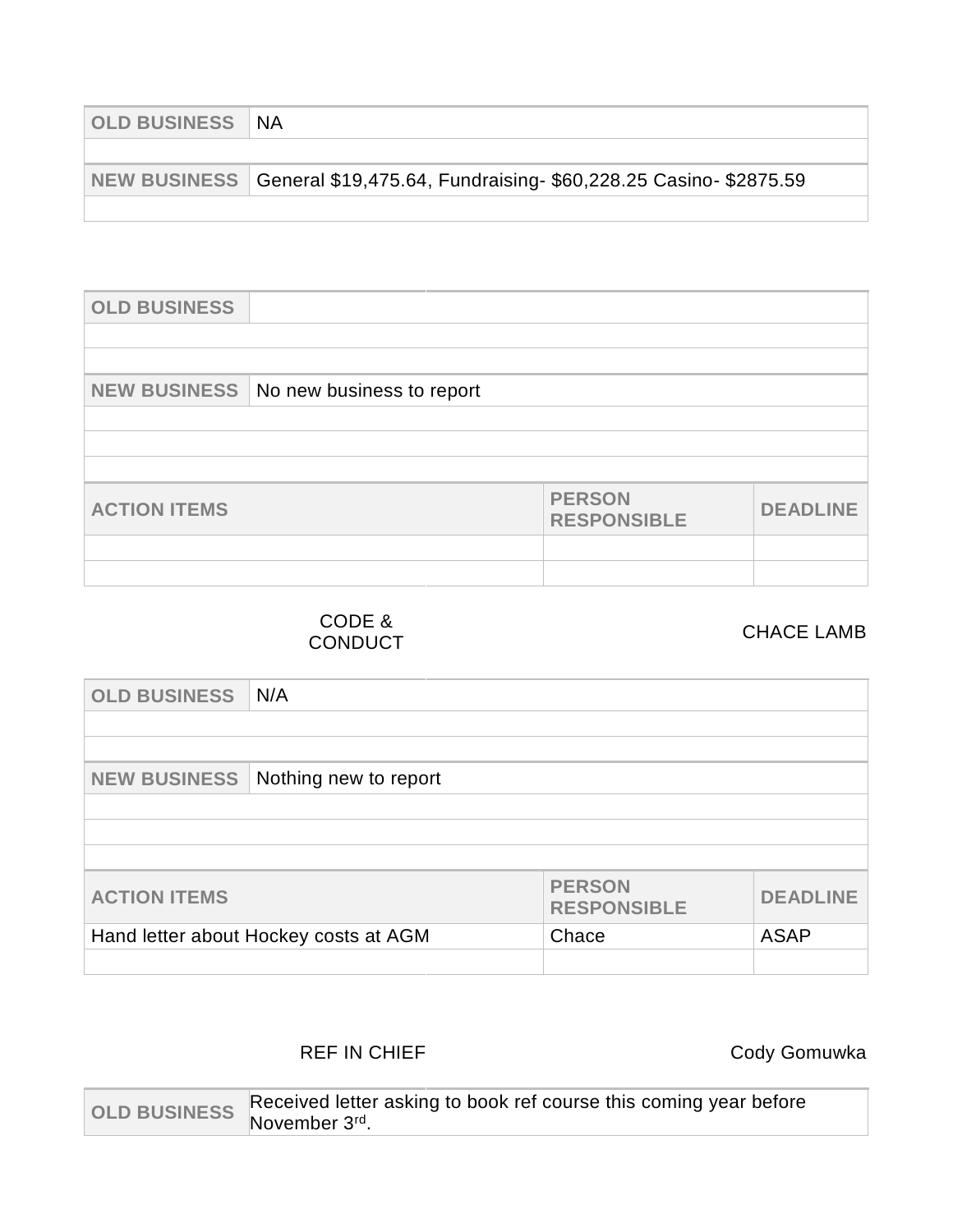|                             | NEW BUSINESS   No out of town refs needed for this hockey season. |                                     |                 |
|-----------------------------|-------------------------------------------------------------------|-------------------------------------|-----------------|
| Setting up Provincial refs. |                                                                   |                                     |                 |
|                             |                                                                   |                                     |                 |
|                             |                                                                   |                                     |                 |
| <b>ACTION ITEMS</b>         |                                                                   | <b>PERSON</b><br><b>RESPONSIBLE</b> | <b>DEADLINE</b> |
|                             |                                                                   |                                     |                 |
|                             |                                                                   |                                     |                 |

#### EQUIPMENT MANAGER CHRIS MCKENNITT

| <b>OLD BUSINESS</b> | Not in attendance                                             |                                     |                 |
|---------------------|---------------------------------------------------------------|-------------------------------------|-----------------|
|                     |                                                               |                                     |                 |
| <b>NEW BUSINESS</b> | Not in attendance                                             |                                     |                 |
|                     |                                                               |                                     |                 |
|                     |                                                               |                                     |                 |
|                     |                                                               |                                     |                 |
| <b>ACTION ITEMS</b> |                                                               | <b>PERSON</b><br><b>RESPONSIBLE</b> | <b>DEADLINE</b> |
|                     | Get jerseys from Cori Slocum - Still waiting on Chris Chris M |                                     | <b>ASAP</b>     |
|                     |                                                               |                                     |                 |
|                     |                                                               |                                     |                 |
|                     |                                                               |                                     |                 |

#### FUNDRAISING MELLISSA BIGNELL

| <b>OLD BUSINESS</b> | Every Minor hockey team has shifts filled for provincials, no issues |
|---------------------|----------------------------------------------------------------------|
|                     |                                                                      |
|                     |                                                                      |
|                     | NEW BUSINESS No new business to report                               |
|                     |                                                                      |
|                     |                                                                      |